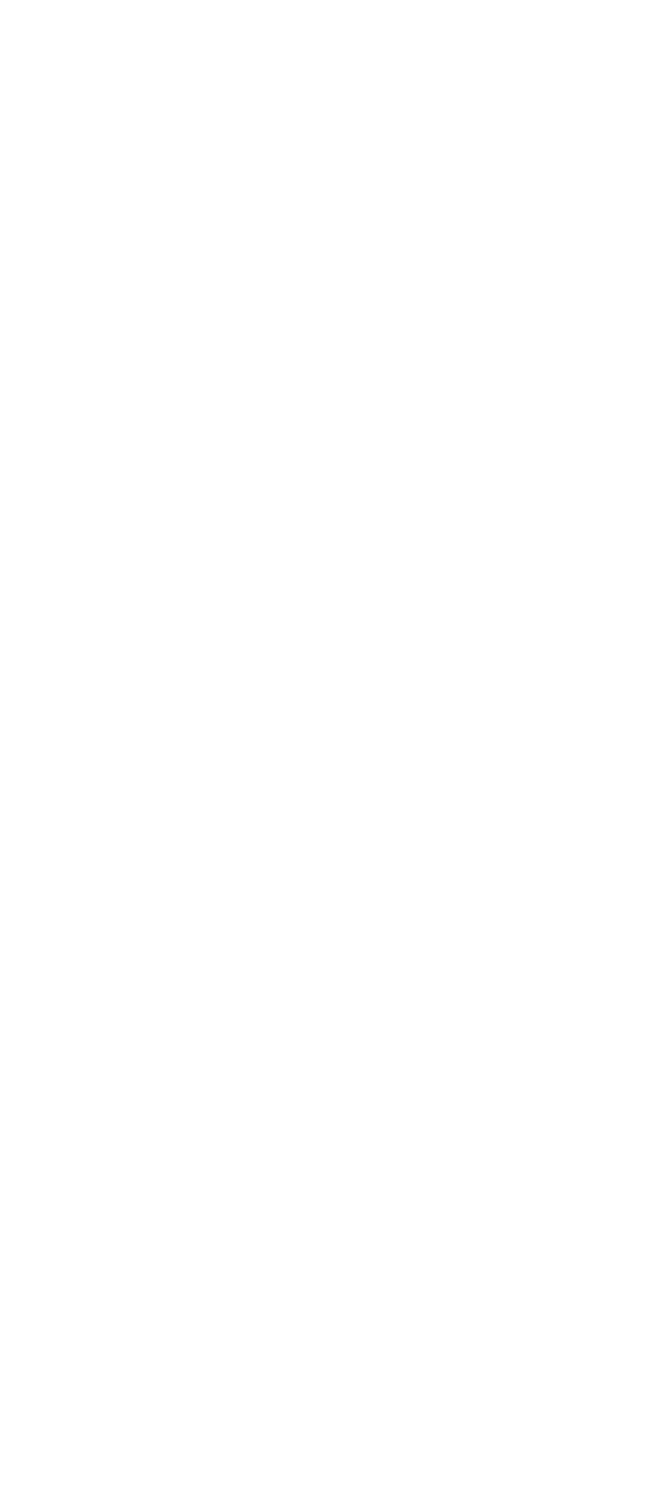

hether you're planning an hether you're planning<br>addition for a growing family or simply getting

new storm windows, finding a competent and reliable contractor is the first step to a successful and satisfying home improvement project.

Your home may be your most valuable financial asset. That's why it's important to be cautious when you hire someone to work on it. Home improvement and repair and maintenance contractors often advertise in newspapers, the Yellow Pages, and on the radio and TV. However, don't consider an ad an indication of the quality of a contractor's work. Your best bet is a reality check from those in the know: friends, neighbors, or co-workers who have had improvement work done. Get written estimates from several firms. Ask for explanations for price variations. Don't automatically choose the lowest bidder.

#### Home Improvement Professionals

Depending on the size and complexity of your project, you may choose to work with a number of different professionals:

• General Contractors manage all aspects of your project, including hiring and supervising subcontractors, getting building permits, and scheduling inspections. They also work with architects and designers.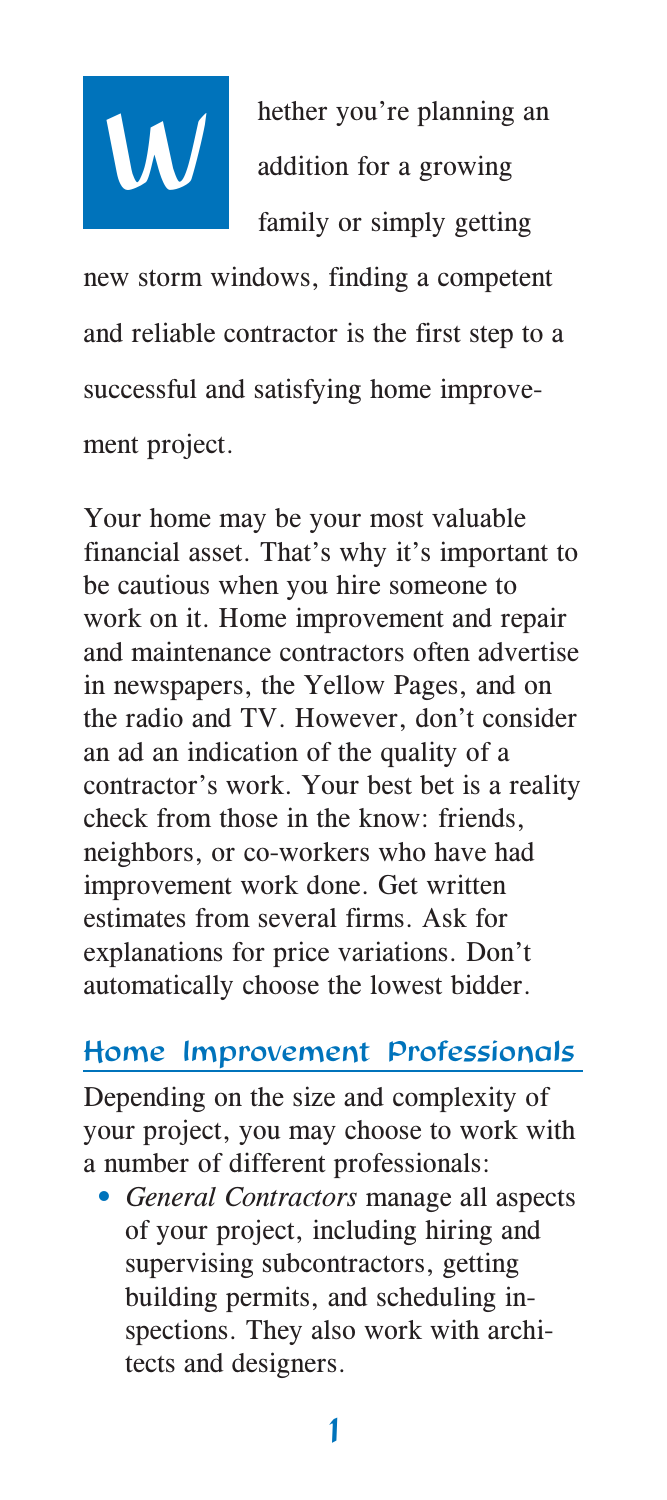- Speciality Contractors install particular products, such as cabinets and bathroom fixtures.
- Architects design homes, additions, and major renovations. If your project includes structural changes, you may want to hire an architect who specializes in home remodeling.
- Designers have expertise in specific areas of the home, such as kitchens and haths
- Design/Build Contractors provide onestop service. They see your project through from start to finish. Some firms have architects on staff; others use certified designers.

## Don't Get Nailed

Not all contractors operate within the law. Here are some tip-offs to potential rip-offs. A less than reputable contractor:



- · solicits door-to-door;
- offers you discounts for finding other customers;
- just happens to have materials left over from a previous job;
- only accepts cash payments;
- asks you to get the required building permits;
- · does not list a business number in the local telephone directory;
- tells you your job will be a "demonstration:"
- · pressures you for an immediate decision: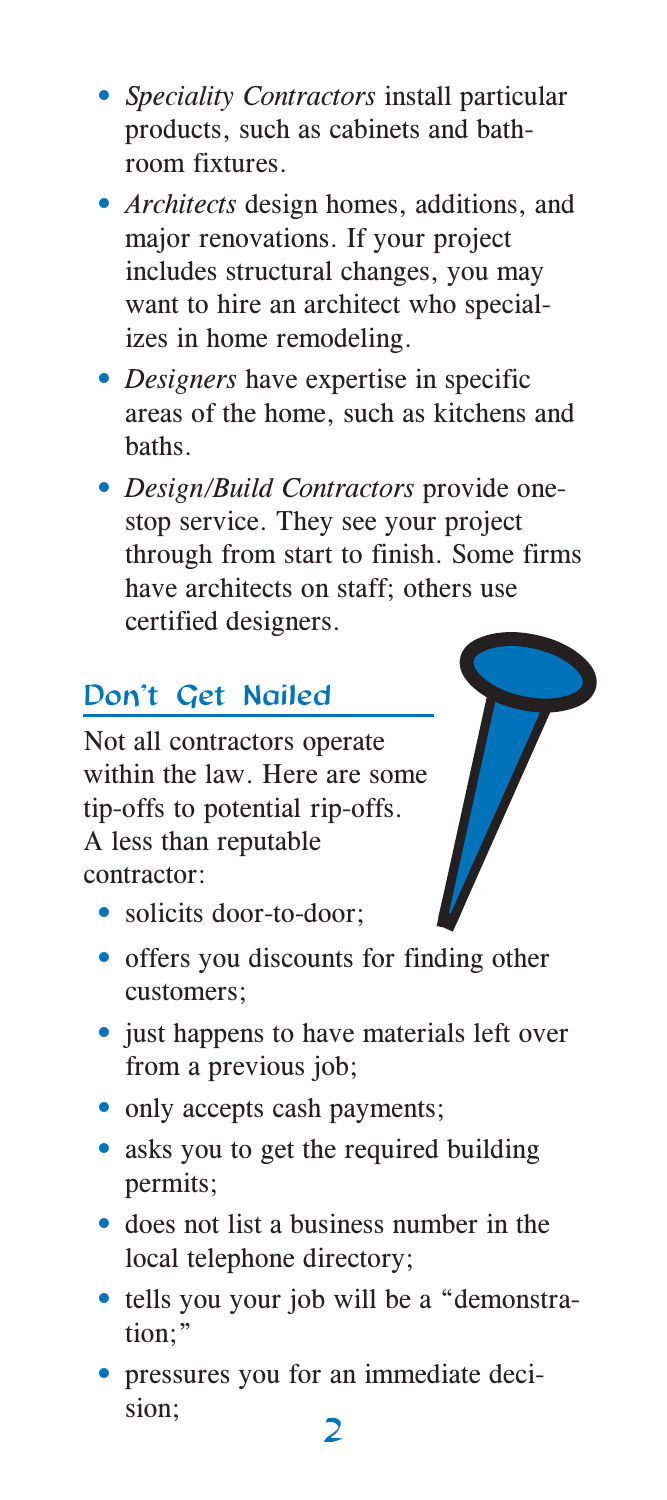- offers exceptionally long guarantees;
- asks you to pay for the entire job upfront:
- suggests that you borrow money from a lender the contractor knows. If you're not careful, you could lose your home through a home improvement loan scam.

#### Hiring a Contractor

Interview each contractor you're considering. Here are some questions to ask.

- How long have you been in business? Look for a well-established company and check it out with consumer protection officials. They can tell you if there are unresolved consumer complaints on file. One caveat: No record of complaints against a particular contractor doesn't necessarily mean no previous consumer problems. It may be that problems exist, but have not yet been reported, or that the contractor is doing business under several different names.
- Are you licensed and registered with the state? While most states license electrical and plumbing contractors, only 36 states have some type of licensing and registration statutes affecting contractors, remodelers, and/or specialty contractors. The licensing can range from simple registration to a detailed qualification process. Also, the licensing requirements in one locality may be different from the requirements in the rest of the state. Check with your local building department or consumer protection agency to find out about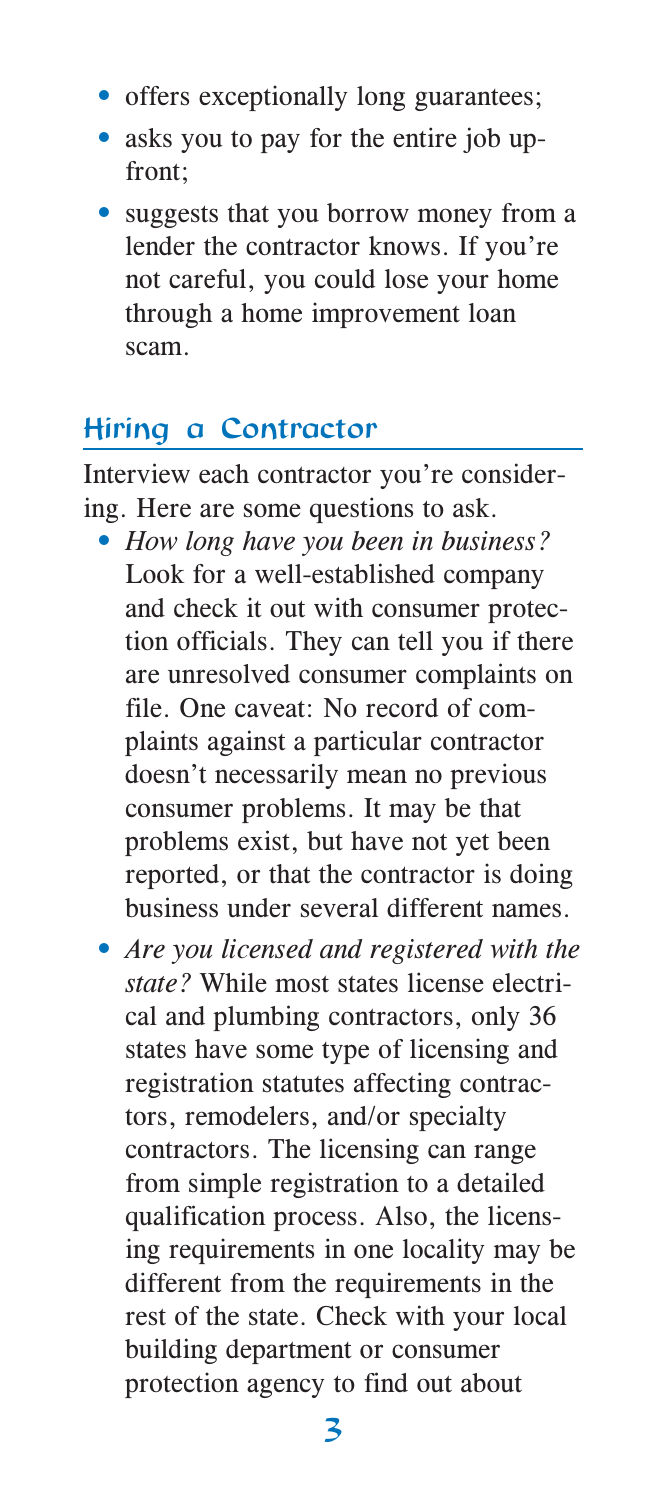licensing requirements in your area. If your state has licensing laws, ask to see the contractor's license. Make sure it's current.

- How many projects like mine have you completed in the last year? Ask for a list. This will help you determine how familiar the contractor is with your type of project.
- Will my project require a permit? Most states and localities require permits for building projects, even for simple jobs like decks. A competent contractor will get all the necessary permits before starting work on your project. Be suspicious if the contractor asks you to get the permit(s). It could mean that the contractor is not licensed or registered, as required by your state or locality.
- May I have a list of references? The contractor should be able to give you the names, addresses, and phone numbers of at least three clients who have projects similar to yours. Ask each how long ago the project was completed and if you can see it. Also, tell the contractor that you'd like to visit jobs in progress.
- Will you be using subcontractors on this *project*? If yes, ask to meet them, and make sure they have current insurance coverage and licenses, if required. Also ask them if they were paid on time by this contractor. A "mechanic's lien" could be placed on your home if your contractor fails to pay the subcontractors and suppliers on your project. That means the subcontractors and suppliers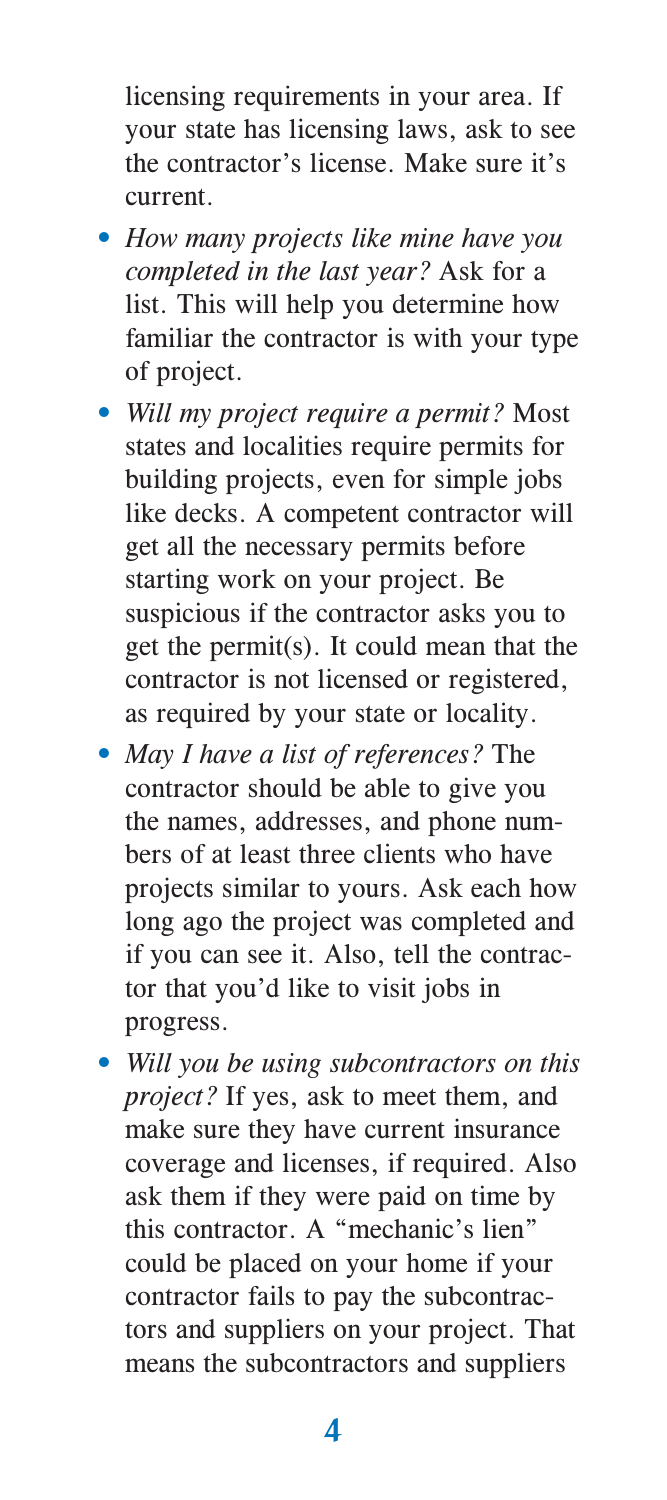could go to court to force you to sell your home to satisfy their unpaid bills from your project. Protect yourself by asking the contractor, and every subcontractor and supplier, for a lien release or lien waiver.

• What types of insurance do you carry? Contractors should have personal liability, worker's compensation, and property damage coverage. Ask for copies of insurance certificates, and make sure



they're current. Avoid doing business with contractors who don't carry the appropriate insurance. Otherwise, you'll be held liable for any injuries and damages that occur during the project.

## **Checking References**

Talk with some of the remodeler's former customers. They can help you decide if a particular contractor is right for you. You may want to ask:

- Can I visit your home to see the completed job?
- Were you satisfied with the project? Was it completed on time?
- Did the contractor keep you informed about the status of the project, and any problems along the way?
- Were there unexpected costs? If so, what were they?
- Did workers show up on time? Did they clean up after finishing the job?
- Would you recommend the contractor?
- Would you use the contractor again?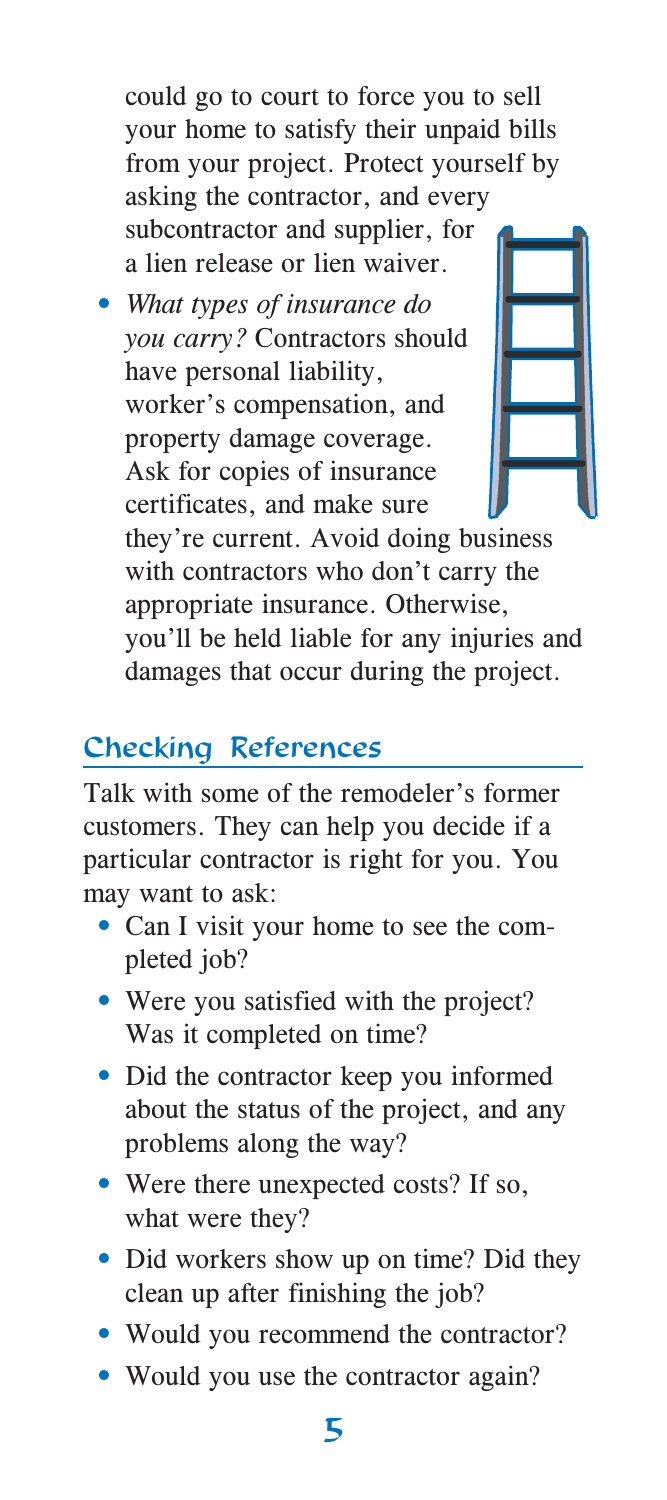## **Understanding Your Payment** Options

You have several payment options for most home improvement and maintenance and repair projects. For example, you can get your own loan or ask the contractor to arrange financing for larger projects. For smaller projects, you may want to pay by check or credit card. Avoid paying cash. Whatever option you choose, be sure you have a reasonable payment schedule and a fair interest rate. Here are some additional tips:

- Try to limit your down payment. Some state laws limit the amount of money a contractor can request as a down payment. Contact your state or local consumer agency to find out what the law is in your area.
- Try to make payments during the project contingent upon completion of a defined amount of work. This way, if the work is not proceeding according to schedule, the payments also are delayed.

• Don't make the final payment or sign an affidavit of final release until you are satisfied with the work and know that the subcontractors and suppliers have been paid. Lien laws in your state may allow subcontractors and/or suppliers to file a mechanic's lien against your home to satisfy their unpaid bills. Contact your local consumer agency for an explanation of lien laws where vou live.

6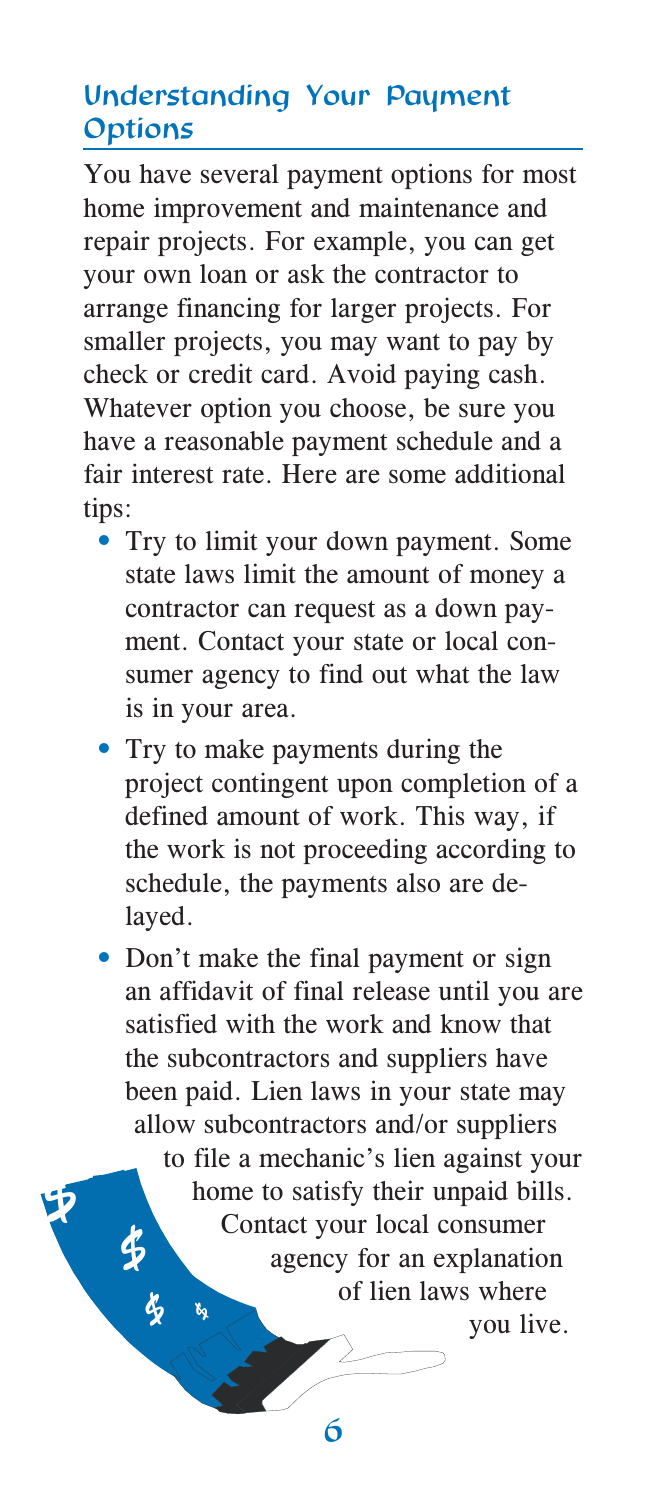- Some state or local laws limit the amount by which the final bill can exceed the estimate, unless you have approved the increase. Check with your local consumer agency.
- If you have a problem with merchandise or services that you charged to a credit card, and you have made a good faith effort to work out the problem with the seller, you have the right to withhold from the card issuer payment for the merchandise or services. You can withhold payment up to the amount of credit outstanding for the purchase, plus any finance or related charges.

#### The "Home Improvement" Loan **Scam**

A contractor calls or knocks on your door and offers to install a new roof or remodel your kitchen at a price that sounds reasonable. You tell him you're interested, but can't afford it. He tells you it's no problem  $-$  he can arrange financing through a lender he knows. You agree to the project, and the contractor begins work. At some point after the contractor begins, you are asked to sign a lot of papers. The papers may be blank or the lender may rush you to sign before you have time to read what you've been given to sign. You sign the papers. Later, you realize that the papers you signed are a home equity loan. The interest rate, points and fees seem very high. To make matters worse, the work on your home isn't done right or hasn't been completed, and the contractor, who may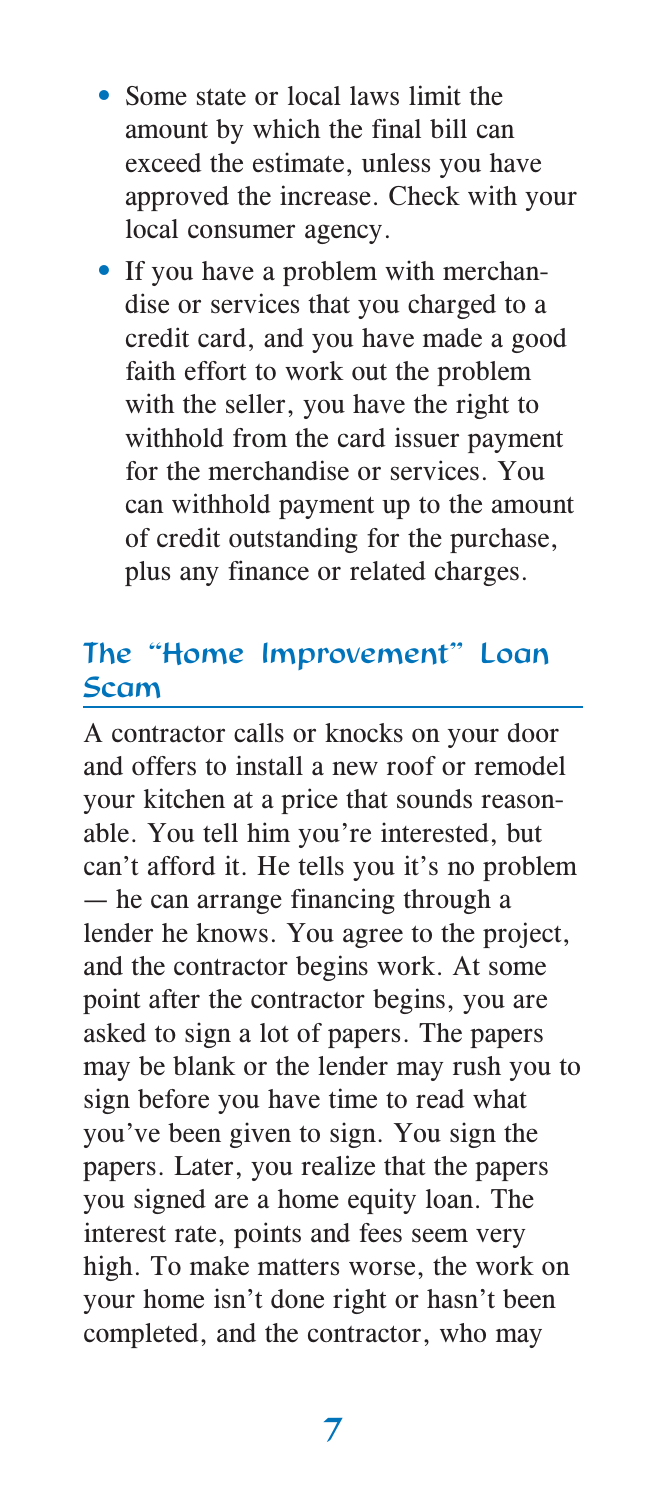have been paid by the lender, has little interest in completing the work to your satisfaction.

You can protect yourself from inappropriate lending practices. Here's how. Don't:

- Agree to a home equity loan if you don't have enough money to make the monthly payments.
- Sign any document you haven't read or any document that has blank spaces to be filled in after you sign.
- Let anyone pressure you into signing any document.
- Deed your property to anyone. First consult an attorney, a knowledgeable family member, or someone else you trust.
- Agree to financing through your contractor without shopping around and comparing loan terms.

## Getting a Written Contract

Contract requirements vary by state. Even if your state does not require a written agreement, ask for one.

A contract spells out the who, what, where, when and cost of your project. The agreement should be clear, concise and complete.

#### A Written Contract

A contract spells out the who, what, where, when and cost of your project. The agreement should be clear, concise and complete.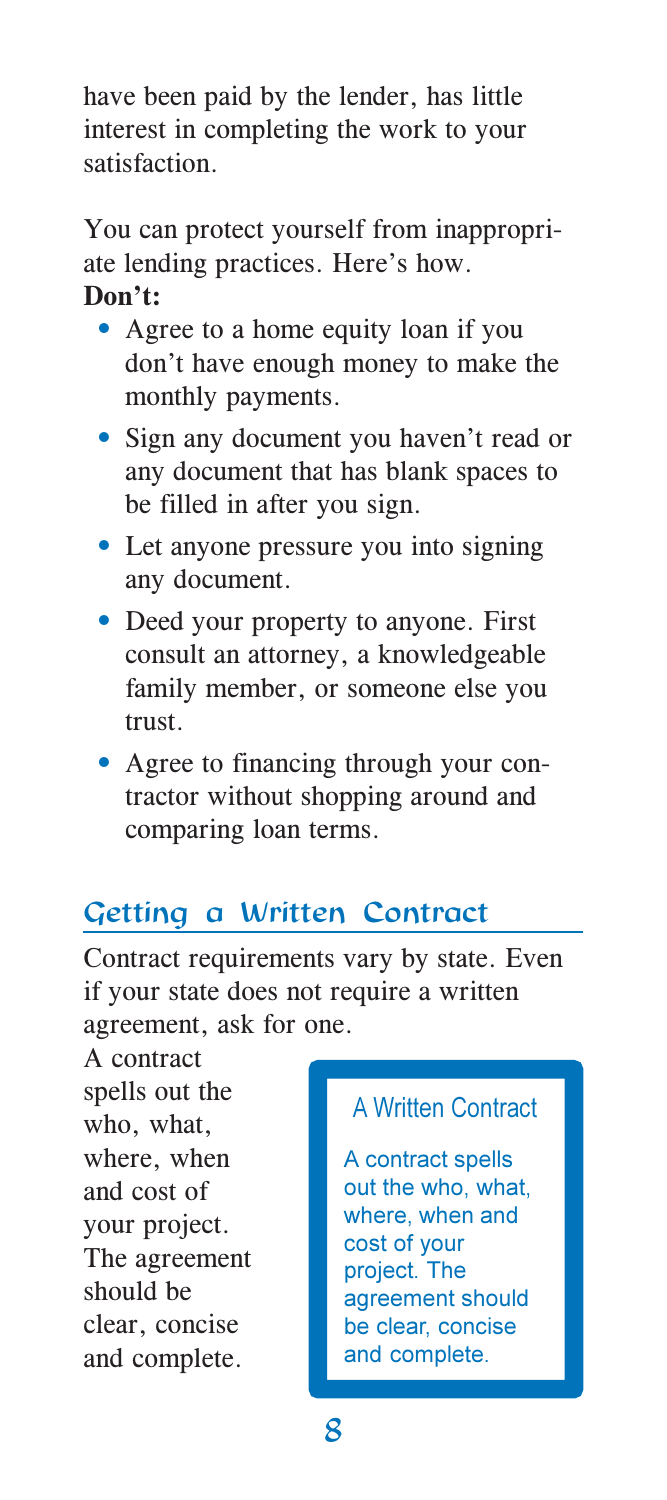Before you sign a contract, make sure it contains:

- The contractor's name, address, phone, and license number, if required.
- The payment schedule for the contractor, subcontractors and suppliers.
- An estimated start and completion date.
- The contractor's obligation to obtain all necessary permits.
- How change orders will be handled. A change order  $-$  common on most remodeling jobs  $-$  is a written authorization to the contractor to make a change or addition to the work described in the original contract. It could affect the project's cost and schedule. Remodelers often require payment for change orders before work begins.
- A detailed list of all materials including color, model, size, brand name, and product.
- Warranties covering materials and workmanship. The names and addresses of the parties honoring the warranties contractor, distributor or manufacturer — must be identified. The length of the warranty period and any limitations also should be spelled out.
- What the contractor will and will not do. For example, is site clean-up and trash hauling included in the price? Ask for a "broom clause." It makes the contractor responsible for all clean-up work, including spills and stains.
- Oral promises also should be added to the written contract.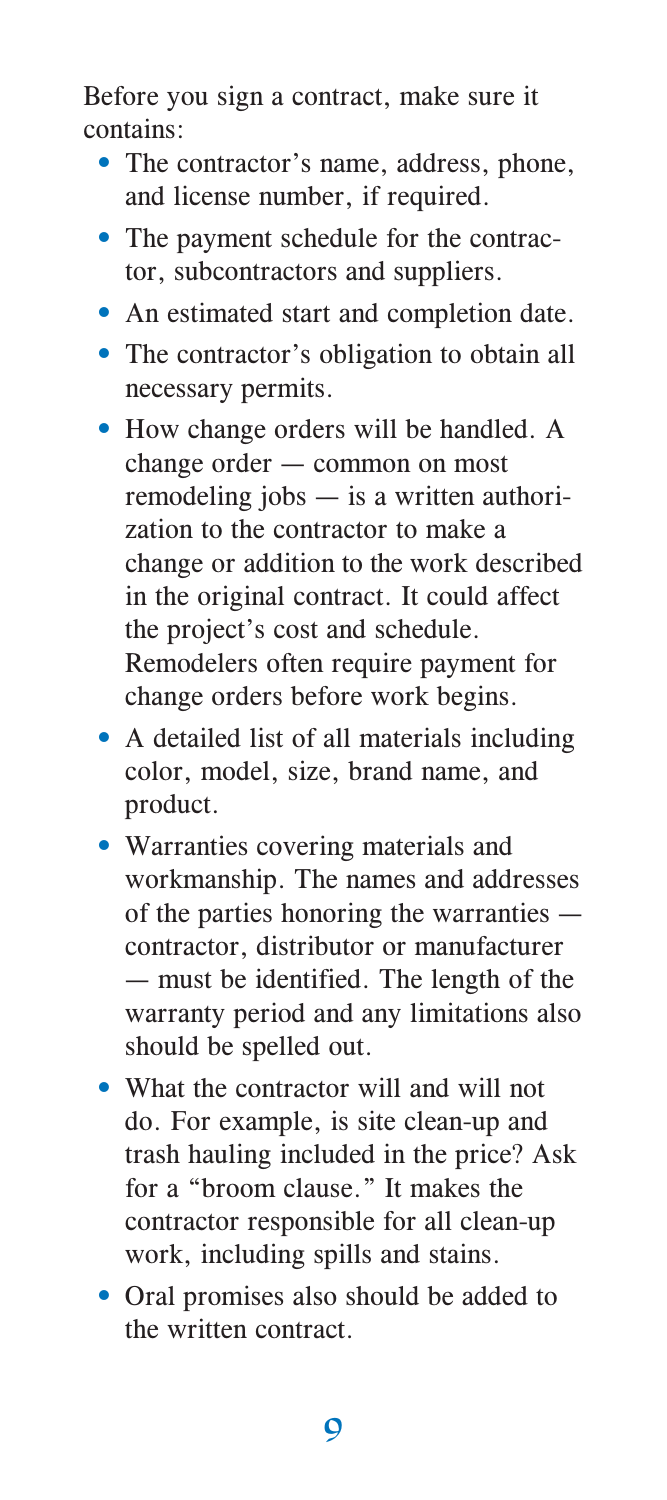• A written statement of your right to cancel the contract within three business days if you signed it in your home or at a location other than the seller's permanent place of business. During the sales transaction, the salesperson (contractor) must give you two copies of a cancellation form (one to keep and one to send back to the company) and a copy of your contract or receipt. The contract or receipt must be dated, show the name and address of the seller, and explain your right to cancel.

### **Keeping Records**

Keep all paperwork related to your project in one place. This includes copies of the contract, change orders and correspondence with your home improvement professionals. Keep a log or journal of all phone calls, conversations and activities. You also might want to take photographs as the job progresses. These records are especially important if you have problems with your project — during or after construction.

## Completing the Job: A Checklist

Before you sign off and make the final payment, use this checklist to make sure the job is complete. Check that:

- All work meets the standards spelled out in the contract.
- You have written warranties for materials and workmanship.
- You have proof that all subcontractors and suppliers have been paid.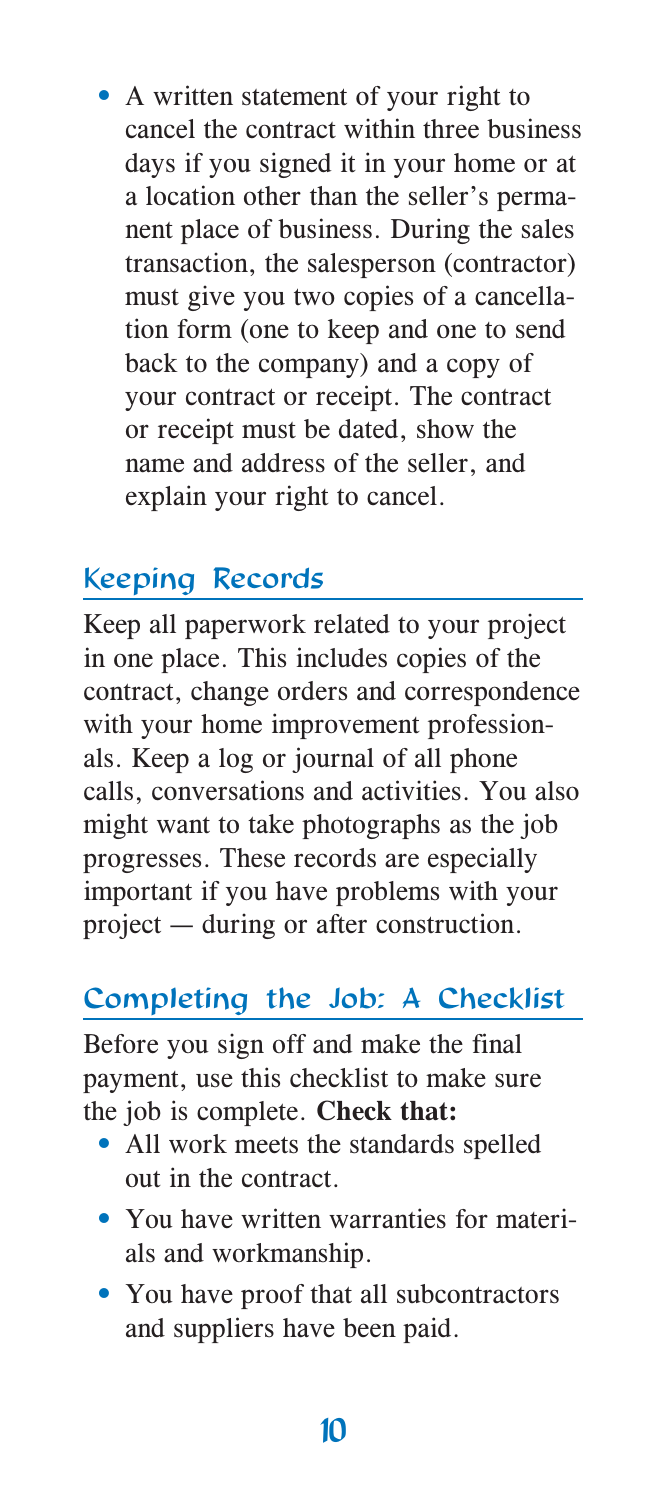- The job site has been cleaned up and cleared of excess materials, tools and equipment.
- You have inspected and approved the completed work.

## Where to Complain

If you have a problem with your home improvement project, first try to resolve it with the contractor. Many disputes can be resolved at this level. Follow any phone conversations with a letter you send by certified mail. Request a return receipt. That's your proof that the company received your letter. Keep a copy for your files.

If you can't get satisfaction, consider contacting the following organizations for further information and help:

- State and local consumer protection offices.
- Your state or local Builders Association and/or Remodelors Council
- Your local Better Business Bureau
- Action line and consumer reporters. Check with your local newspaper, TV, and radio stations for contacts.
- Local dispute resolution programs.

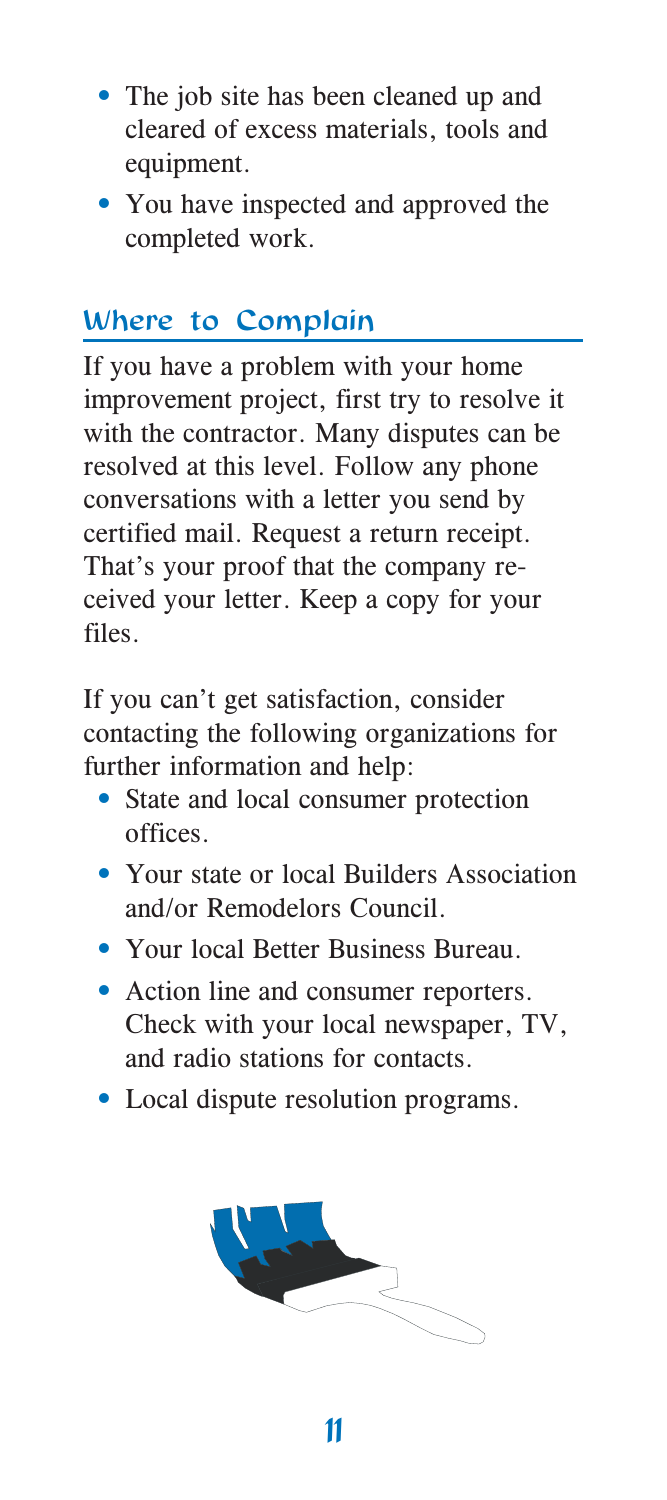#### For More Information

#### • Federal Trade Commission www.ftc.gov

The FTC works for the consumer to prevent fraudulent, deceptive and unfair business practices in the marketplace and to provide information to help consumers spot, stop and avoid them. To file a complaint, or to get free information on any of 150 consumer topics, call toll-free, 1-877-FTC-HELP  $(1-877-382-4357)$ , or use the complaint form at www.ftc.gov. The FTC enters Internet, telemarketing, identity theft and other fraud-related complaints into Consumer Sentinel, a secure, online database available to hundreds of civil and criminal law enforcement agencies in the U.S. and abroad.

• National Association of Home Builders Remodelors<sup>™</sup> Council

www.nahb.com

To order a free copy of How to Find a Professional Remodeler, send a selfaddressed stamped envelope to:

**NAHR Remodelors Council** Dept. FT 1201 15th Street, NW Washington, DC 20005

• National Association of Consumer **Agency Administrators** 

www.nacaanet.org

1010 Vermont Avenue, NW Suite 514 Washington, DC 20005 E-mail: nacaa@erols.com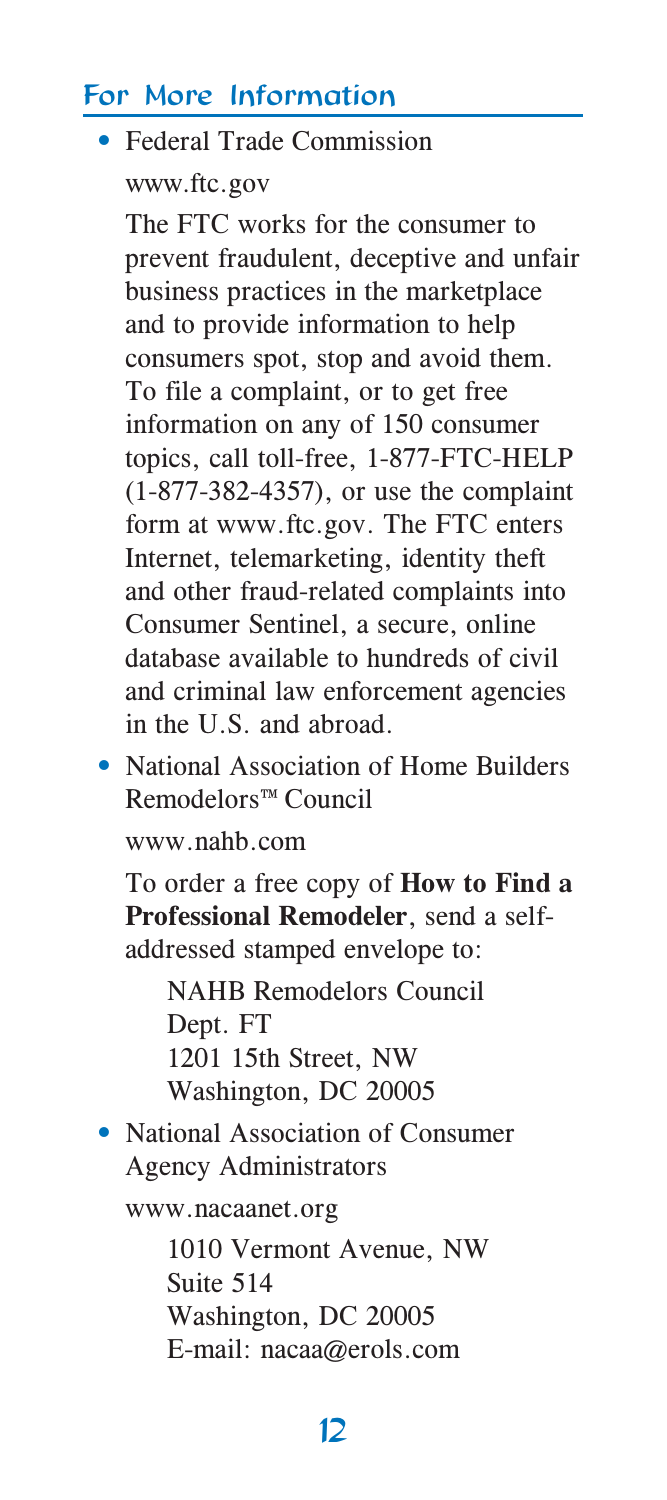#### **Federal Trade Commission**

**Bureau of Consumer Protection** Office of Consumer and Business Education August 2001